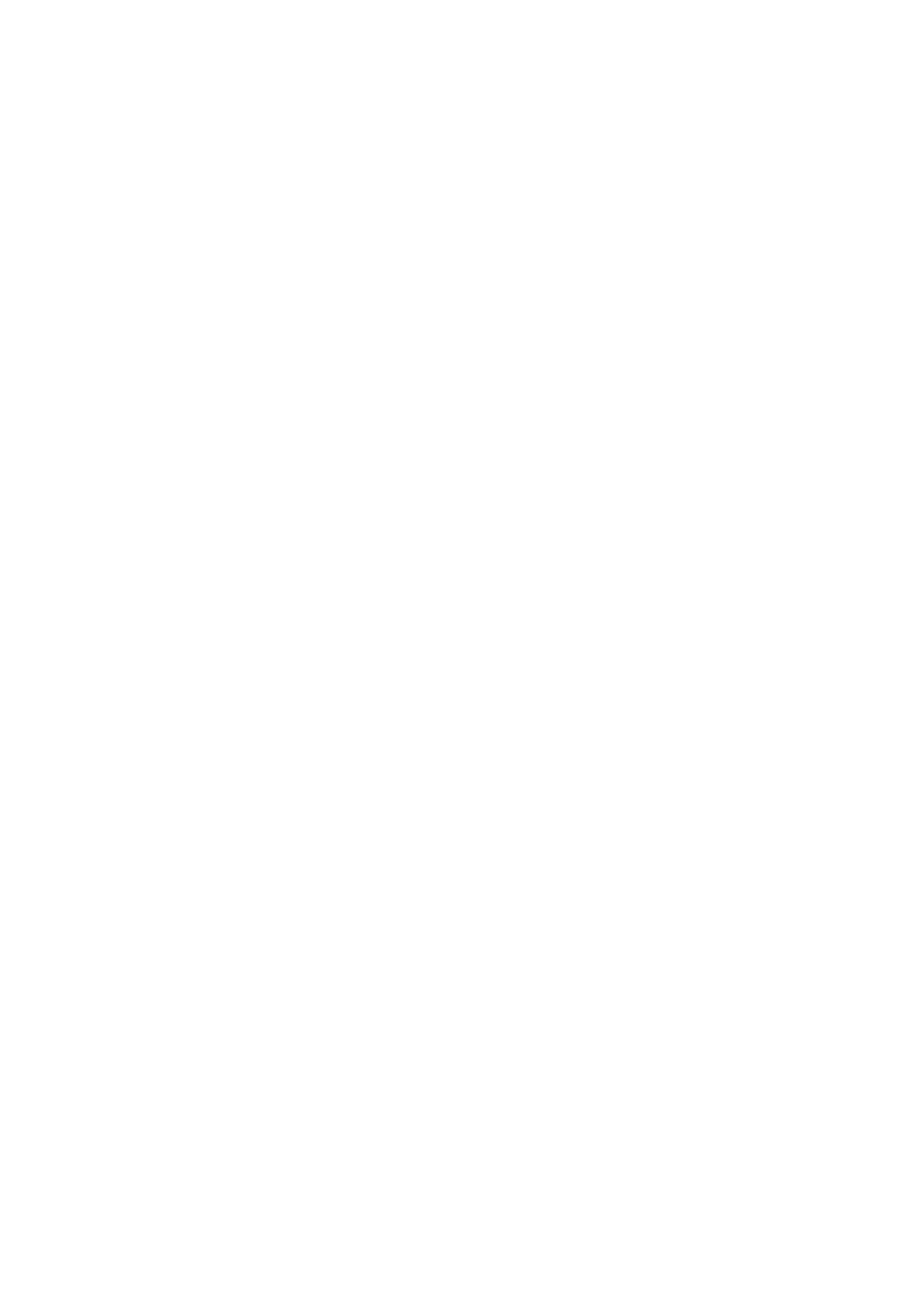

## **1 Apologies**

**The Seniors Advisory Panel:**

**a) accepted the apology from David Wong Hop for absence.**

# **2 Declaration of Interest**

There were no declarations of interest.

## **3 Confirmation of Minutes**

Resolution number SEN/2022/1

MOVED by Member C Dale, seconded by Member L Waugh:

#### **The Seniors Advisory Panel:**

**a) confirmed the ordinary minutes of its meeting, held on Monday, 11 October 2021, as a true and correct record.**

**CARRIED**

## **4 General Business**

There was no general business.

## **5 COVID-19 Response Update**

Anna Bray, Executive Officer Governance and CCO Partnerships was in attendance for this item.

**The Seniors Advisory Panel:**

**a) noted the verbal update on Auckland Council's Covid-19 response**.

#### **6 Community Think - Venues for hire values**

**The Seniors Advisory Panel:**

**a) received the presentation from Community Think and provide feedback on the venues for hire project.**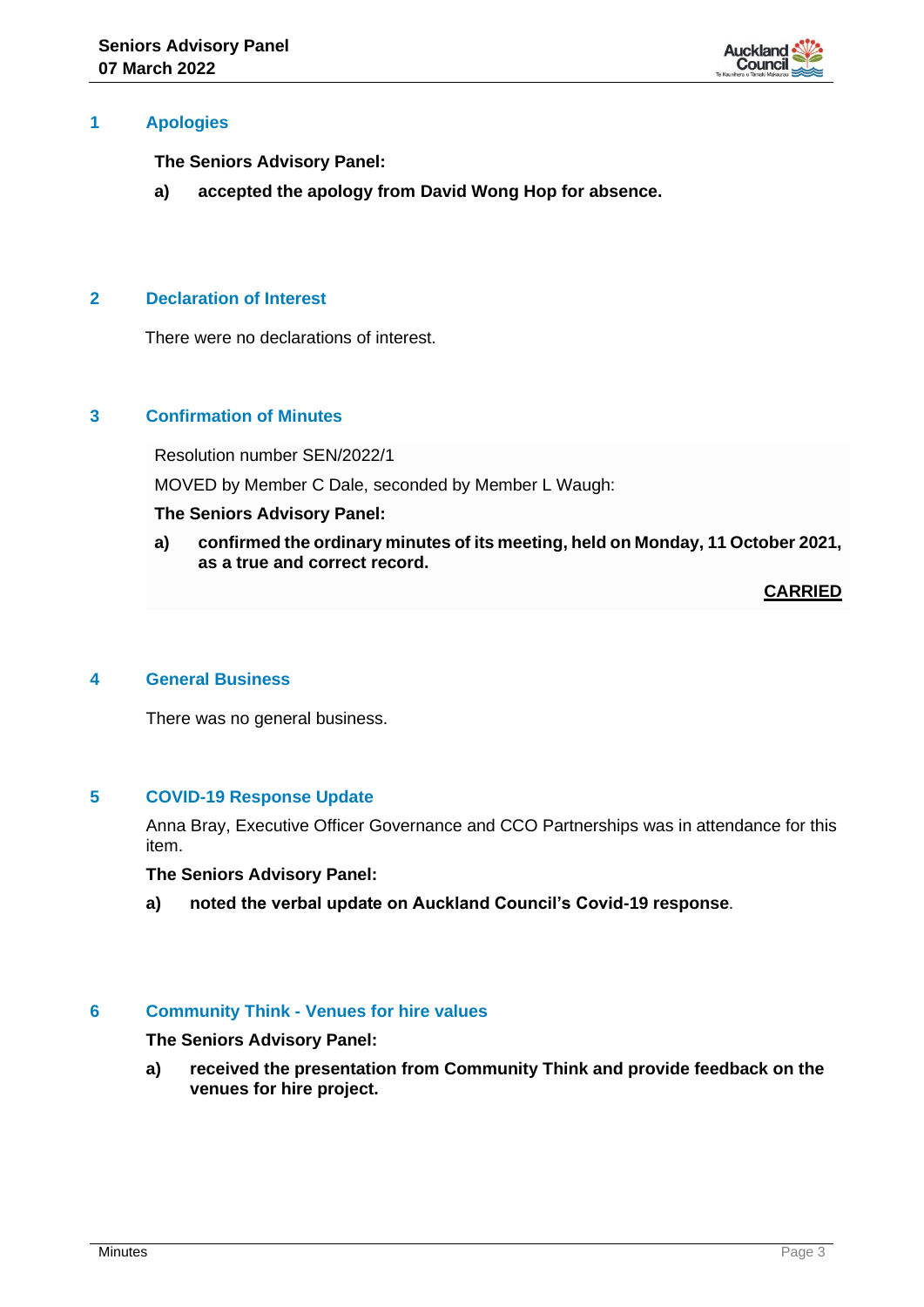

# **7 Update on Tāmaki tauawhi kaumātua/ Age-friendly Auckland Plan**

**The Seniors Advisory Panel:**

**a) noted the update on Tāmaki tauawhi kaumatua/ Age-friendly Auckland Plan.**

## **8 Seniors Advisory Panel's work programme**

**The Seniors Advisory Panel:**

**a) noted the update on the work programme, appended as Attachment A to the agenda report.**

### **9 Panel members' and liaison councillor's updates**

Note: Panel member Lindsey Waugh tabled documents in support of her verbal update. A copy has been placed on the official minutes and is available on the Auckland Council website as a minutes attachment.

### **The Seniors Advisory Panel:**

- **a) noted liaison councillors Tracy Mulholland and Cathy Casey's verbal updates**
- **b) noted panel members Gayle Marshal and Lindsey Waugh's verbal updates**
- **c) agreed Jane Messer to be the second panel representative for the Climate Change Cross Panel Working Group.**

### **Attachments**

A 7 March 2022, Seniors Advisory Panel, Item 9 Panel members' and liaison councillor's updates

#### **10 Local Government Elections 2022**

Note: A PowerPoint presentation was provided in support of the item. A copy has been placed on the official minutes and is available on the Auckland Council website as a minutes attachment.

#### **The Seniors Advisory Panel:**

**a) noted the Local Government Elections 2022 update.**

#### **Attachments**

A 7 March 2022, Seniors Advisory Panel, Item 10 Local Government Elections 2022 - Powerpoint Presentation